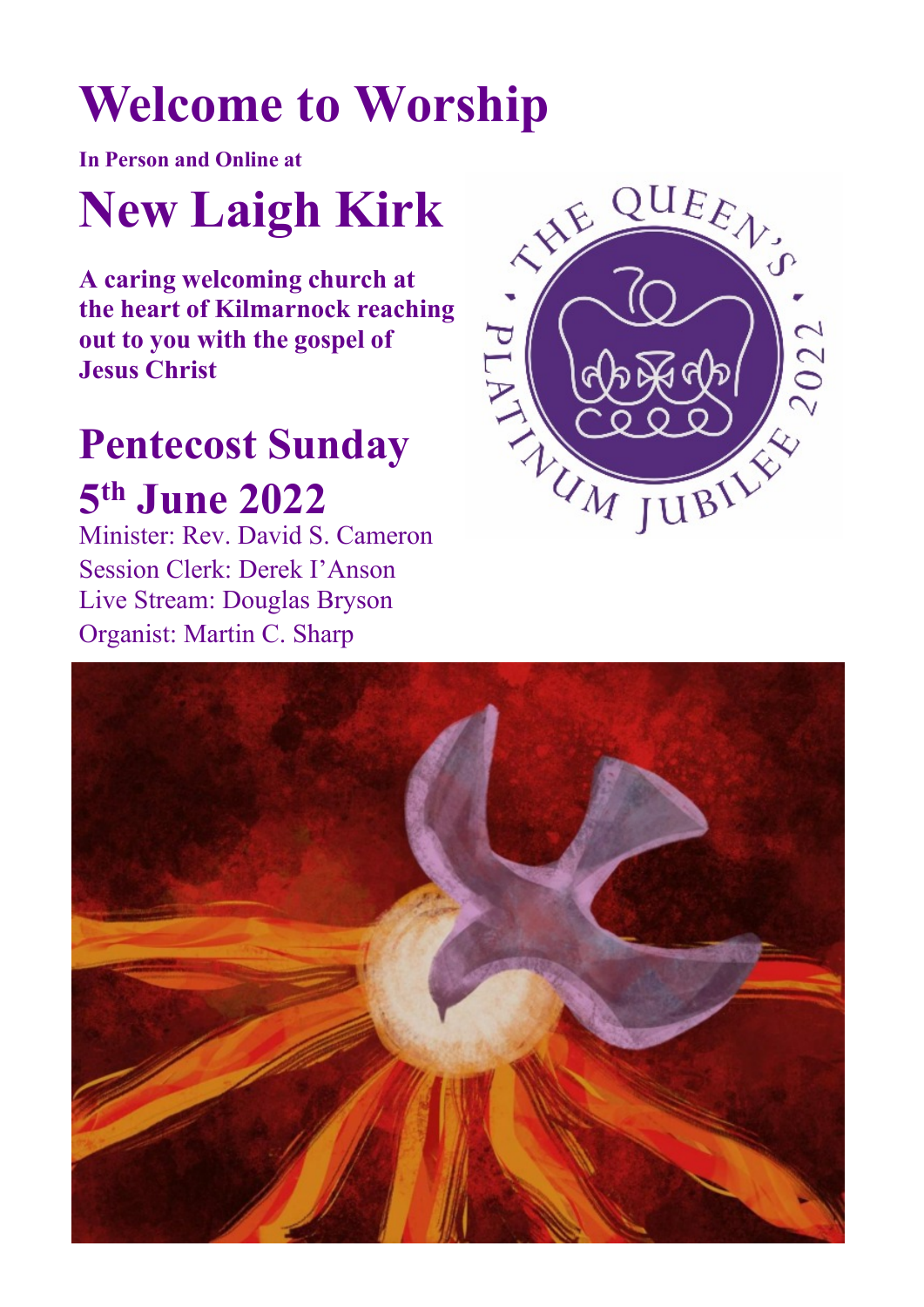#### **Welcome**

A very warm welcome to worship this morning from all at New Laigh Kirk. We are delighted you are here today and hope you enjoy worshipping with us. Please make yourself known to those sitting beside you. Whether you are a guest or regular attender we invite you to find your welcome place among us, a place to belong, to join in regular worship, to join in the life of our Kirk.

This order of service is posted to help you with the live stream.

Please ensure you log on through the New Laigh Kirk Website http://www.nlk.church/ and click the button watch live Sunday 11.00am.

May God richly bless you in your worship today.

### **Order of Service**

Call to worship

Hymn 448 Lord, the light of your love is shining in the midst of the darkness, shining; Jesus, Light of the world, shine upon us, set us free by the truth you now bring us. Shine on me, shine on me.

*Shine, Jesus, shine, fill this land with the Father's glory; blaze, Spirit, blaze, set our hearts on fire. Flow, river, flow, flood the nations with grace and mercy; send forth your word, Lord, and let there be light!*

Lord, I come to your awesome presence, from the shadows into your radiance;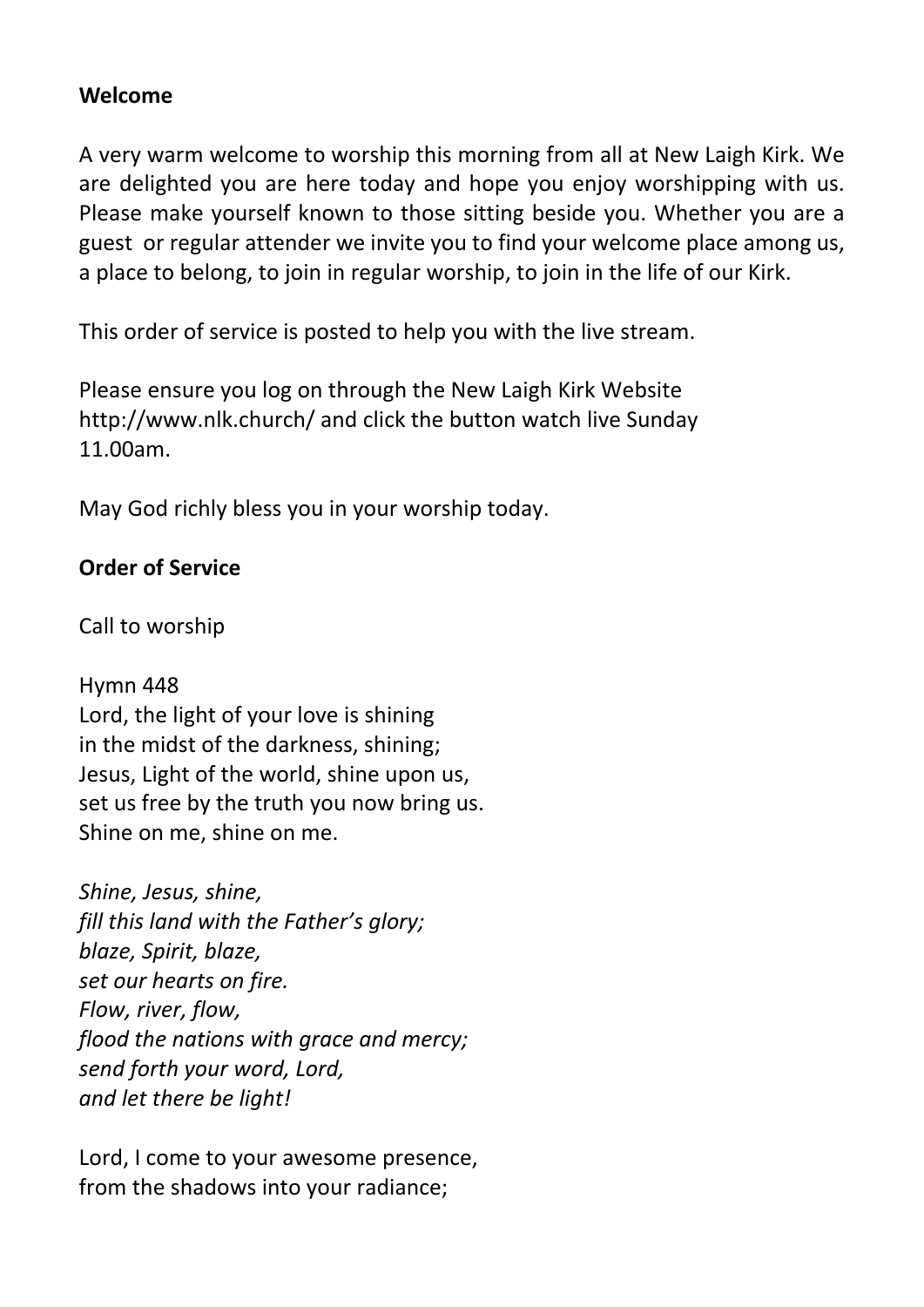by your blood I may enter your brightness, search me, try me, consume all my darkness. Shine on me, shine on me.

*Shine, Jesus, shine, fill this land with the Father's glory; blaze, Spirit, blaze, set our hearts on fire. Flow, river, flow, flood the nations with grace and mercy; send forth your word, Lord, and let there be light!*

As we gaze on your kingly brightness, so our faces display your likeness, ever changing from glory to glory, mirrored here may our lives tell your story. Shine on me, shine on me.

*Shine, Jesus, shine, fill this land with the Father's glory; blaze, Spirit, blaze, set our hearts on fire. Flow, river, flow, flood the nations with grace and mercy; send forth your word, Lord, and let there be light!*

Prayer

Reading Acts 2:1-21

All Age Address

Hosanna, Ho, ho hosanna Hosanna, Ho, ho hosanna Hosanna, Ho, ho hosanna Hosanna, Ho, ho hosanna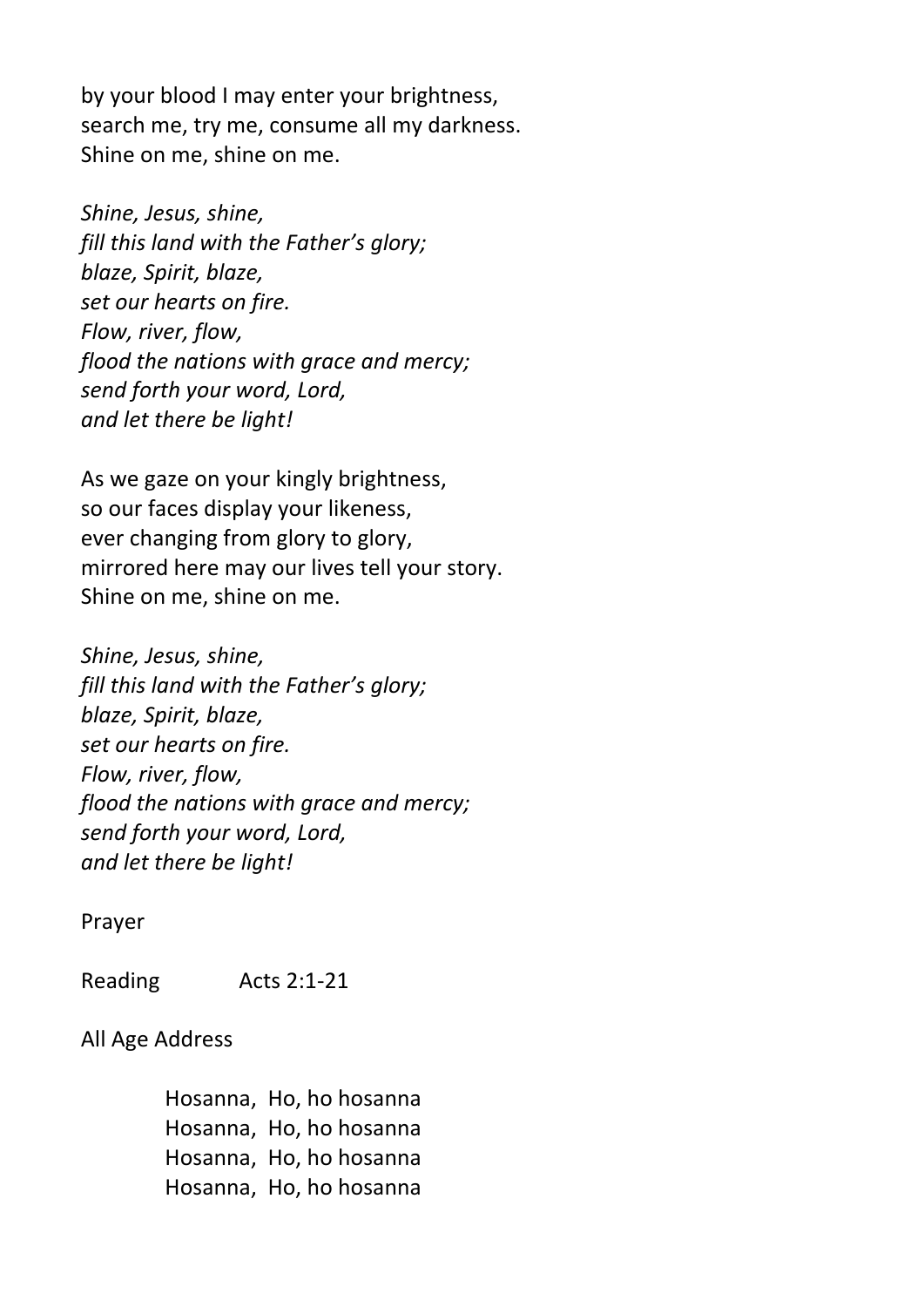Everybody praise the Lord Everybody praise the Lord Everybody praise the Lord Everybody praise the Lord

So clap your hands And wave your arms Play the drums Then rock the guitar

So clap your hands And wave your arms Play the drums Then rock the guitar

#### **Presentation of Prizes**

#### **Ignite Praise Band**

Bless the Lord, oh my soul Oh my soul Worship His holy name Sing like never before Oh my soul I worship your holy name

The sun comes up It's a new day dawning It's time to sing your song again Whatever may pass and whatever lies before me Let me be singing when the evening comes

Bless the Lord, oh my soul Oh my soul Worship His holy name Sing like never before Oh my soul I worship your holy name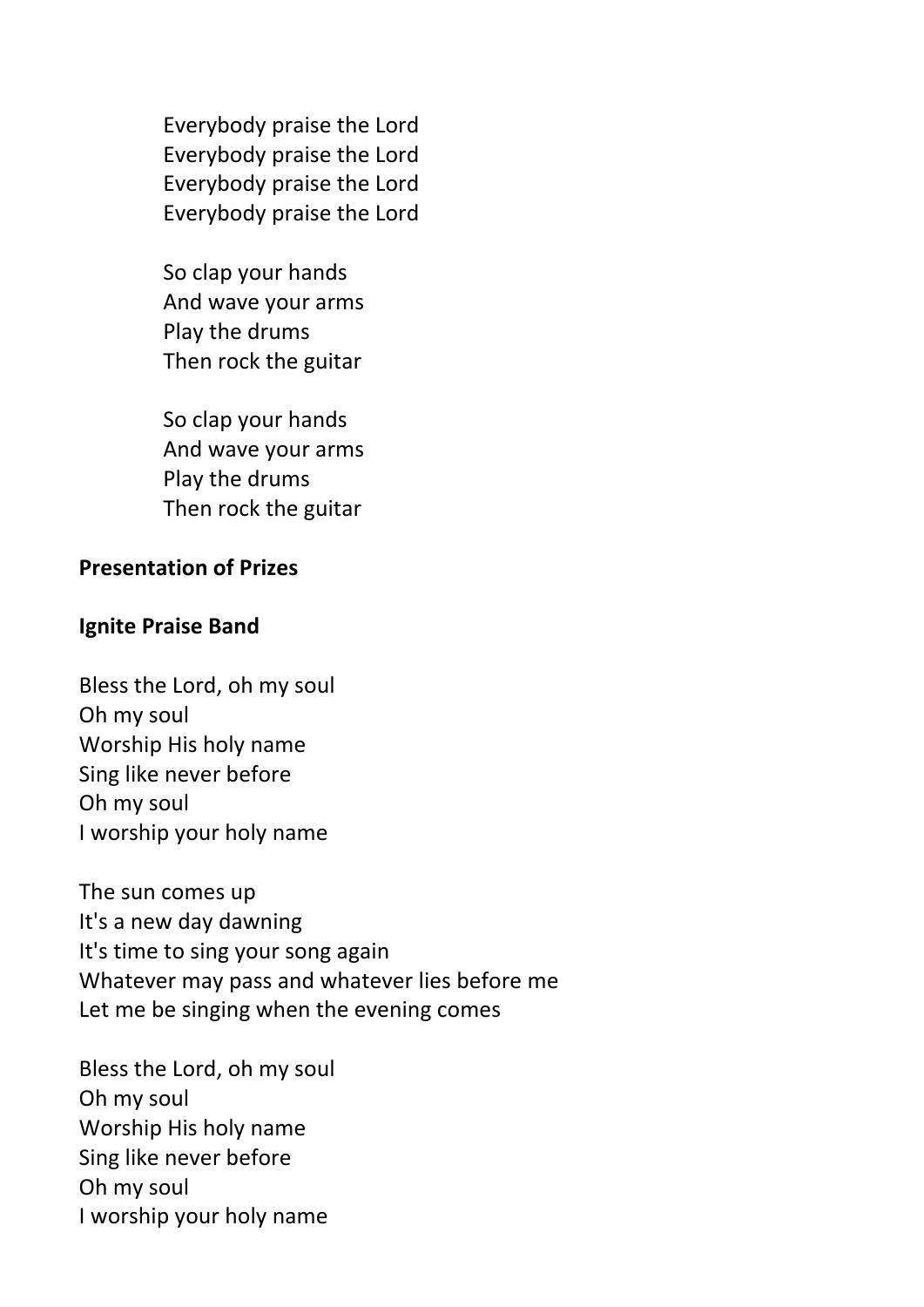You're rich in love and you're slow to anger Your name is great and your heart is kind For all your goodness I will keep on singing 10,000 reasons for my heart to find

Bless the Lord, oh my soul Oh my soul Worship His holy name Sing like never before Oh my soul I worship your holy name

And on that day when my strength is failing The end draws near and my time has come Soon my soul will sing your praise unending 10,000 years and then forever more

Bless the Lord, oh my soul Oh my soul Worship His holy name Sing like never before Oh my soul I worship your holy name

#### **Presentation of Boys' Brigade President's & Queen's Badge**

*Hymn 600 Spirit of God, unseen as the wind, gentle as is the dove, teach us the truth and help us believe, show us the Saviour's love.*

You spoke to us long, long ago, gave us the written word; we read it still, needing its truth, through it God's voice is heard. *Spirit of God, unseen as the wind,*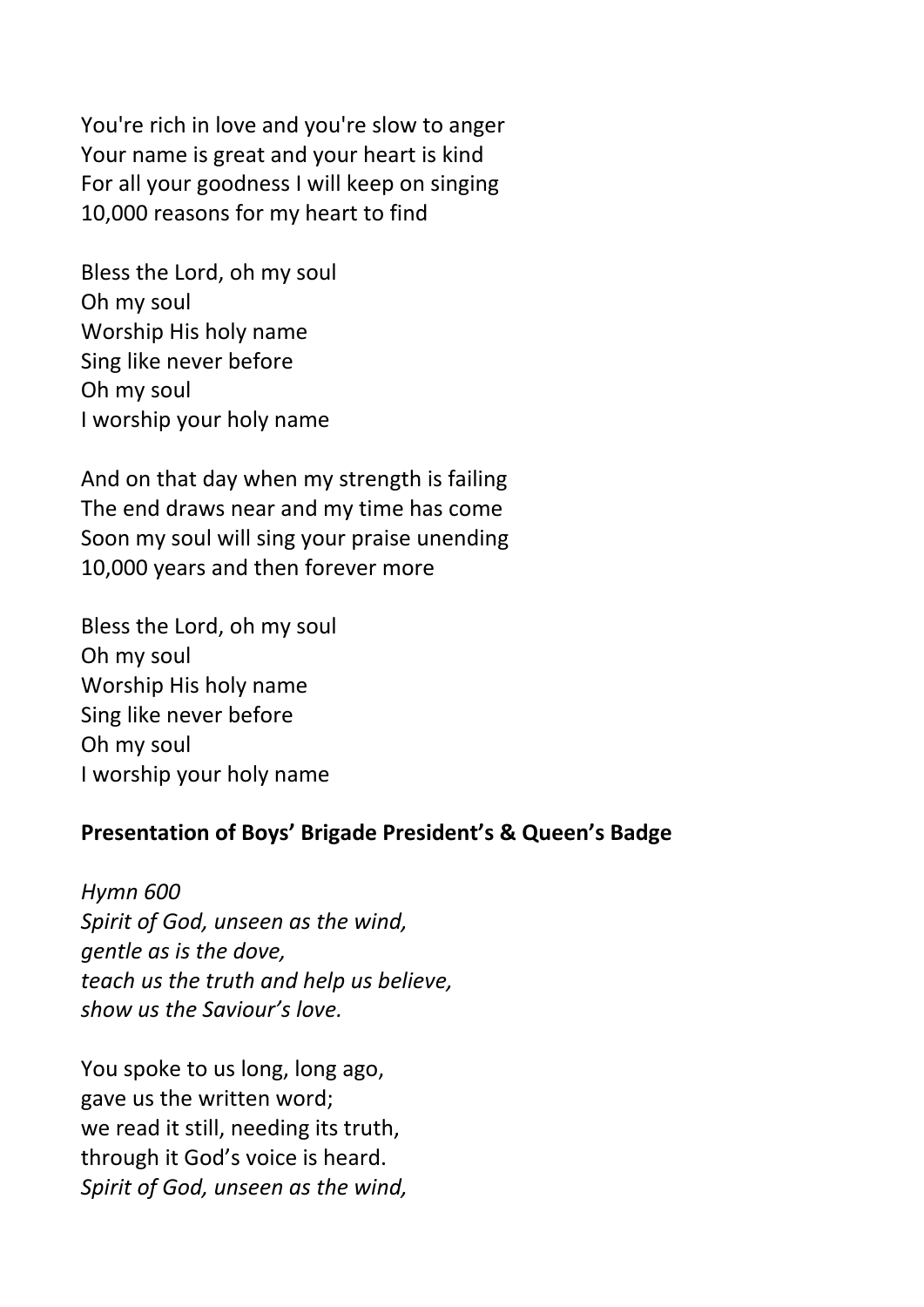*gentle as is the dove, teach us the truth and help us believe, show us the Saviour's love.*

Without your help we fail our Lord, we cannot live his way; we need your power, we need your strength, following Christ each day. *Spirit of God, unseen as the wind, gentle as is the dove, teach us the truth, and help us believe, show us the Saviour's love.*

Hymn 103 Fill your hearts with joy and gladness, Sing and praise your God and mine! Great the Lord in love and wisdom, Might and majesty divine! He who framed the starry heavens Knows and names them as they shine.

Praise the Lord, his people, praise him! Wounded souls his comfort know; Those who fear him find his mercies, Peace for pain and joy for woe; Humble hearts are high exalted, Human pride and power laid low.

Praise the Lord for times and seasons, Cloud and sunshine, wind and rain; Spring to melt the snows of winter Till the waters flow again; Grass upon the mountain pastures, Golden valleys thick with grain.

Fill your hearts with joy and gladness, Peace and plenty crown your days; Love his laws, declare his judgements, Walk in all his words and ways;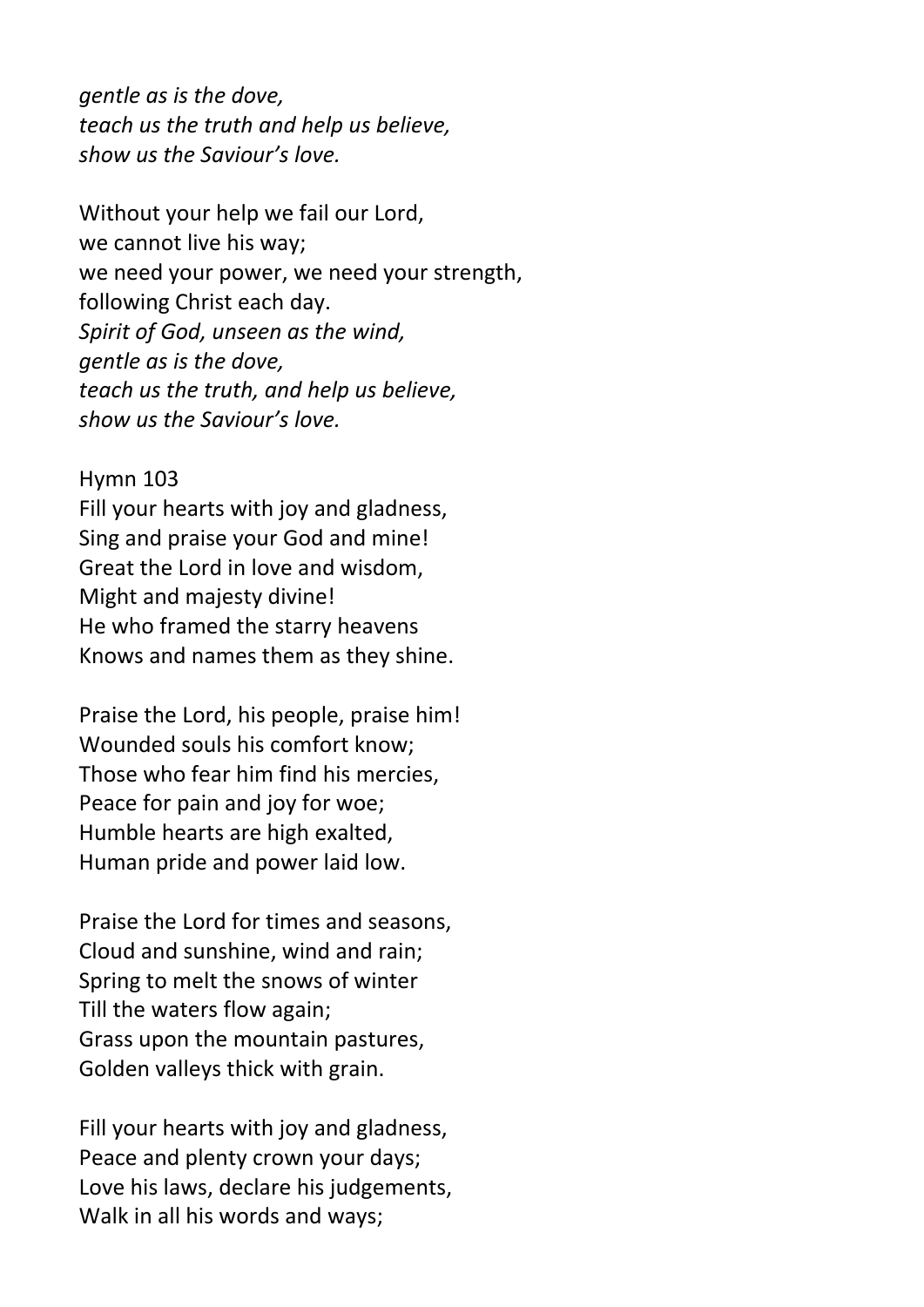He the Lord and we his children, Praise the Lord, all people, praise!

Anthem Rise Up and Serve Commonwealth Choir

*Prayer of Dedication and Intercession*

All over the world the Spirit is moving All over the world as the prophet said it would be; All over the world there's a mighty revelation Of the glory of the Lord, as the waters cover the sea.

All over His church God's Spirit is moving All over His Church as the prophet said it would be; All over His church there's a mighty revelation Of the glory of the Lord, as the waters cover the sea.

Right here in this place the Spirit is moving Right here in this place as the prophet said it would be; Right here in this place there's a mighty revelation Of the glory of the Lord, as the waters cover the sea.

National Anthem

#### **Benediction**

Audio Visual and Copyright Licences PPL Church Licence 1630911 PRS for Music Church Licence 889347 Church Copyright licence 569416 Music Reproduction licence 569423 Church Video licence 889354

### **Following the service, tea and coffee will be provided, please remain a while and enjoy a chat and friendship.**

The short Monthly Communion Service will take place next Sunday, 12th June 2022. Please bring to church your own bread and wine to participate.